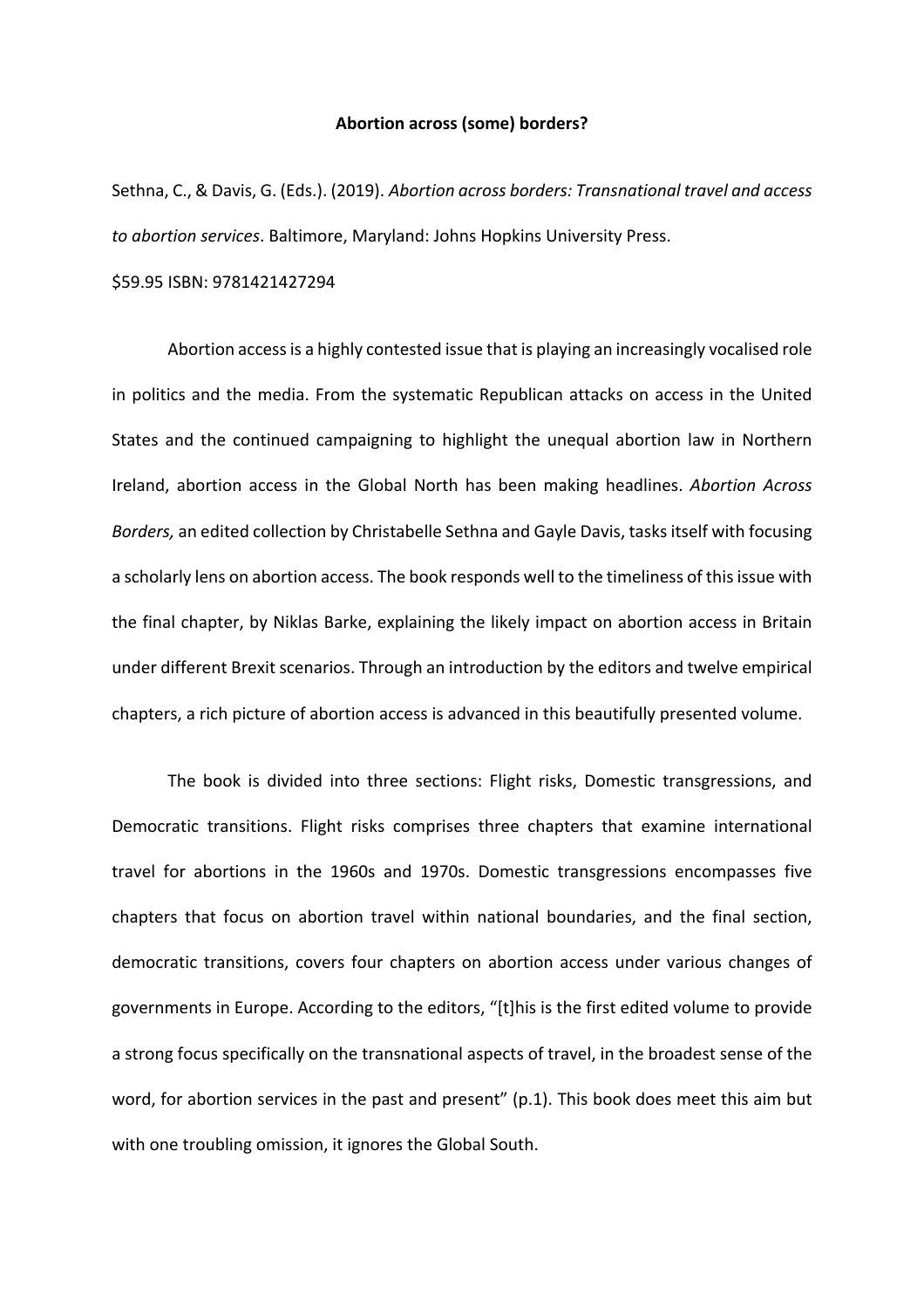The geographical focus of this edited collection is the Global North: North America, Europe, and Australasia. The editors do nod to this in the introduction saying, "[i]t is but a small snapshot of transnational abortion travel because there are substantial swathes of the world it does not include, namely Africa, the Middle East, Asia and Latin America" (p.2). They recognise that "[c]lose attention needs to be paid to the role of cross-border travel for abortion services in these regions" (p.3) but this doesn't do enough to justify the lack of such scholarship in this volume. It must be noted that there is unfortunately a dearth of scholarship on abortion travel in the Global South (see Pheterson & Azize, 2005 and Freeman, 2017 for exceptions) but with twelve empirical chapters, an exclusive focus on the Global North feels wholly imbalanced. When, according to the Guttmacher Institute (2019), 49% of abortions in the Global South are unsafe, 6.9 million women are treated annually in developing regions for complications arising from such abortions, and restrictive abortion laws are more likely to be found in the Global South, books such as these need to make a more concerted effort to go beyond the Global North.

Fiona Bloomer, Clare Pierson and Sylvia Estrada Claudio's *Reimagining Global Abortion Politics,* which was also published in 2019, offers a useful comparison on this issue. While abortion travel is not the sole focus of their book, they do incorporate the issue well. It notably features in-depth case studies on organisations and countries including ones in the Global South such as the Philippines, Brazil, and Uruguay. It is this clearer commitment to abortion access in the Global South that Sethna and Davis' edited book lacks.

With the authors of *Abortion Across Borders* coming from a range of disciplines such as the history of medicine, women's/gender studies, architecture, sociology, geography, English, nursing, psychology and law, this truly is a multidisciplinary collection. The editors'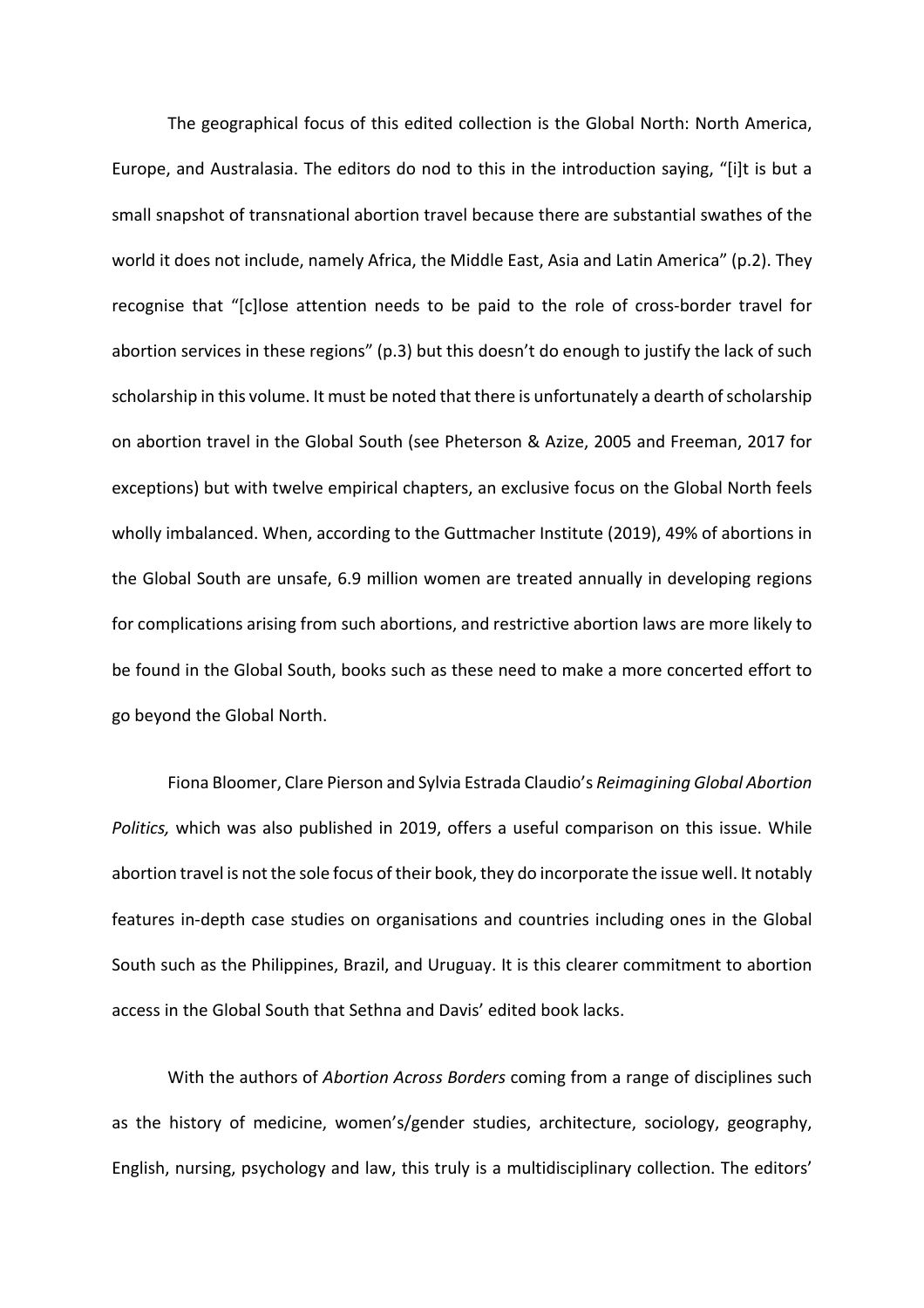ability to keep a precise and clear focus with this multidisciplinarity should be commended. They have also woven together the chapters so that each one cross-references other chapters in the volume. This is generally excellent and I have never seen this used so frequently in an edited book. However, at times it is overly gestural, a pointing toward other chapters rather than a substantial engagement with them. One area this was very noticeable in was the use of terminology around abortion travel. Many chapters have their own discussion of whether to use 'abortion tourism' (p.279), 'medical travel' (p.5), 'abortion refugee' (p.201), or 'reproductive mobility' (p.123) and this created some irregularities. A more detailed discussion of these terms and a clearer rationale of why authors chose certain terms would have aided the consistency of the book. To frame the final part of this review, I will examine the three words from the book's title: 'Abortion', 'Across', and 'Borders'.

# **Abortion**

This volume deals very well with abortion at a multi-scalar level including national regulation, discourse around abortion in mainstream and alternative media, as well as personal experiences. Chambers, Macquarrie and Macdonald's chapter (chapter 8) on abortion access on Prince Edward Island in Canada, for example, sensitively deals with harrowing testimonies of women forced to travel or find themselves unable to travel and so self-induce abortions. There was also some interesting discussion on the non-legislative barriers that complicate abortion access, particularly in Davis et al.'s chapter (chapter 4) on abortion provision in Britain. This aspect of the book's title, then, was excellently dealt with.

### **Across**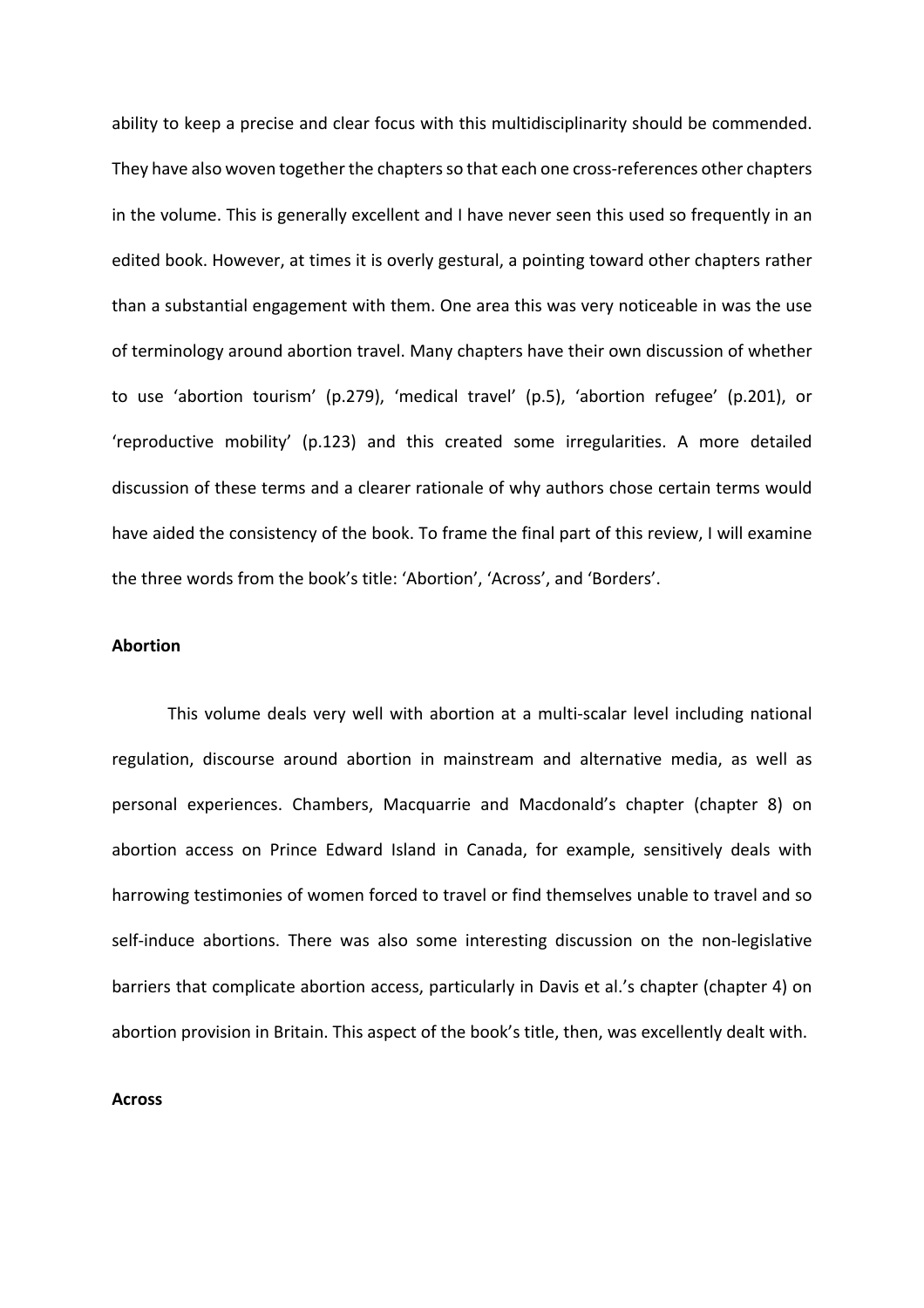The 'across' of the title received patchier attention. The editors claim in the introduction that "[p]articularly useful to this volume is strong academic interest in the "mobility turn"" (p.4) and mention that "…for a woman to access abortion services, she might travel to an abortion provider by car, train, ferry, bus, or plane" (p.4). While these modes of transport all appear in the index, theoretical work on mobility and details about these journeys were remarkably absent and more of a focus on how women actually *travel* for abortions would have made for a novel and fascinating contribution. A clear exception to this was Gilmartin and Kennedy's (chapter 5) excellent focus on 'reproductive mobility' to better engage with the mobility and fixity of abortion access. This is situated in the historical context of the enforced mobility of women in Ireland to mother and baby homes and asylums. Moreover, the editors do make the important and relevant point that mobility is shifting as it is abortion medication, not people, that is increasingly what crosses borders. It was a shame not to see this dealt with more thoroughly in the book.

### **Borders**

Similarly, I was expecting much more engagement with 'borders'. This is particularly because the editors claim that "…travel for abortion services, like medical tourism itself, is best examined using a transnational lens" (p.11). This transnational lens becomes lost at points throughout the book. One of the three sections that the book is divided into, 'Domestic transgressions' (chapters 4-8), comprises chapters that look at intranational abortion travel. According to Sethna and Davis, "[t]his part provides ample evidence of abortion travel as contained within national boundaries, giving pause to those how assume that medical tourism occurs only across international borders" (p.14). How, then, are borders being thought of here? Regional? Jurisdictional? Cultural? A clearer explanation of this term and the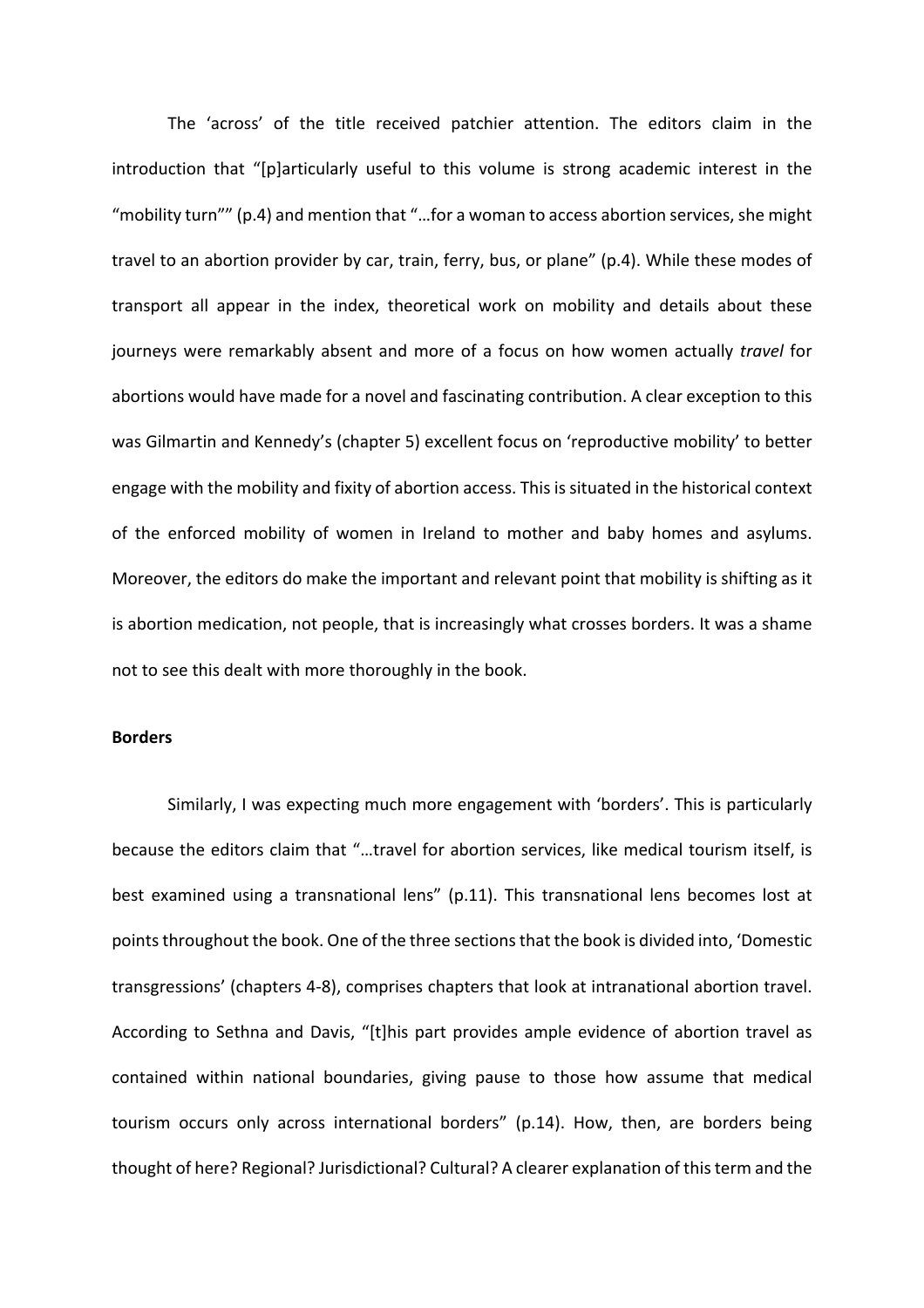different ways it is being used would have given the book a more convincing steer on what it adds to understandings of borders.

Overall, this is a timely and important book that deserves a readership as diverse as its authors. There is undoubtedly much to gain here for students and scholars interested in abortion access from any disciplinary perspective. While I have highlighted some issues with the framing of the volume and the exclusion of the Global South, the empirical chapters provide a much-needed and thorough examination of historical and contemporary obstacles to abortion access and the mobilities that have emerged to resist them. My hope is that this book lays the foundation for equally rich studies of abortion access beyond just North America, Europe, and Australasia.

## References

Bloomer, F., Pierson, C. & Estrada Claudio, S. (2019)*. Reimagining global abortion politics: A social justice perspective*. Bristol: Policy Press.

Freeman, C. (2017). The crime of choice: Abortion border crossings from Chile to Peru. *Gender, Place & Culture*, *24*(6), 851-868.

Pheterson, G., & Azize, Y. (2005). Abortion practice in the northeast Caribbean: "Just write down stomach pain". *Reproductive Health Matters*, *13*(26), 44-53.

Guttmacher Institute (2019). *International abortion*. Retrieved from https://www.guttmacher.org/international/abortion